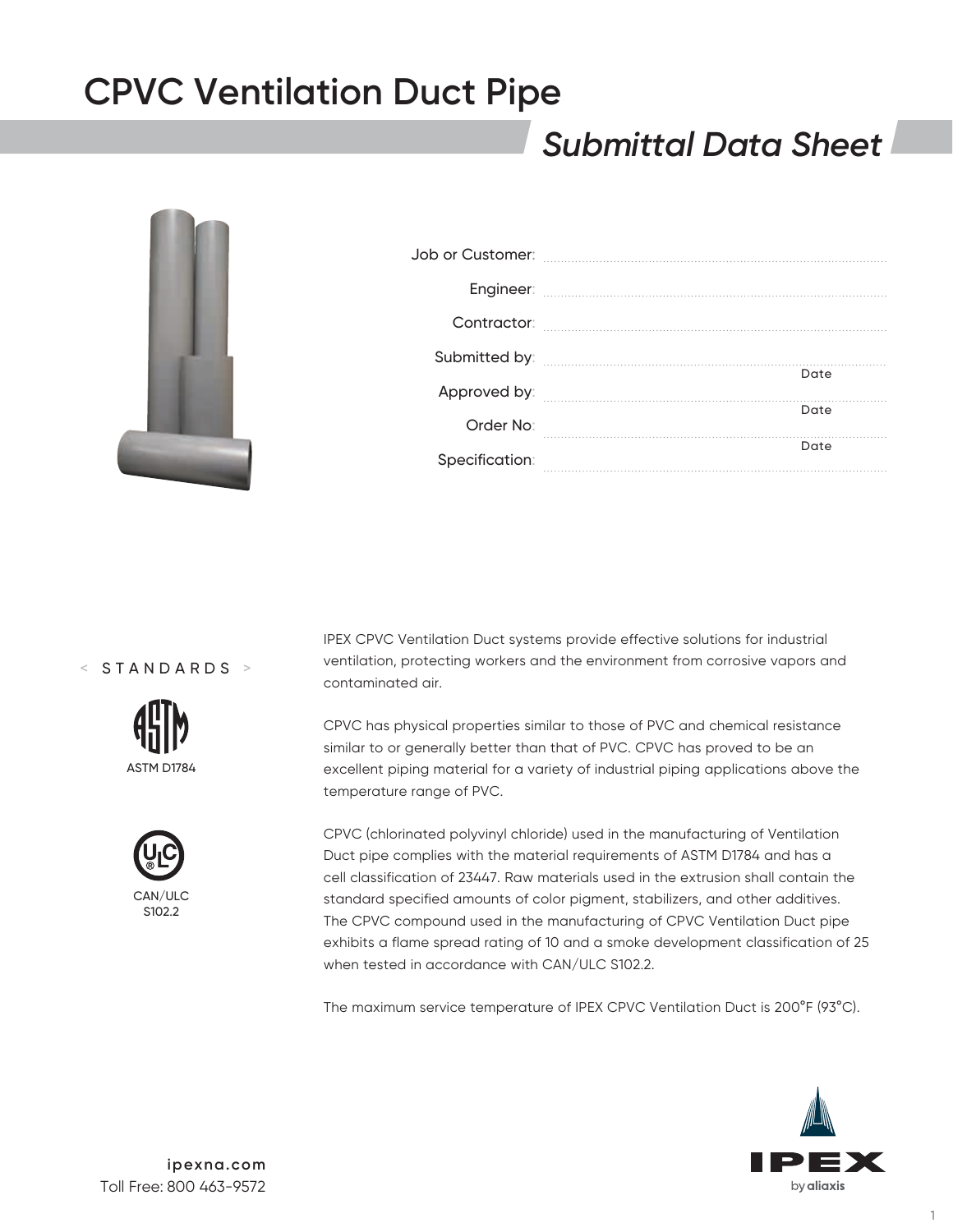### *Submittal Data Sheet*

### **Material Properties**

| Properties                                                                  | <b>CPVC</b>     | <b>Standards</b> |
|-----------------------------------------------------------------------------|-----------------|------------------|
| Cell classification                                                         | 23447           | ASTM D1784       |
| Specific gravity                                                            | 1.5             | ASTM D792        |
| Tensile strength, psi at 73°F                                               | 7,500           | ASTM D638        |
| Modulus of elasticity tensile, psi at 73°F                                  | 380,000         | ASTM D638        |
| Flexural strength, psi                                                      | 11,400          | ASTM D790        |
| Izod impact, ft.lbs./in. at 73°F, notched                                   | 2.0             | ASTM D256        |
| Compressive strength, psi                                                   | 10,100          | ASTM D695        |
| Poisson's ratio                                                             | 0.33            |                  |
| Working stress, psi at 73°F                                                 | 2,000           |                  |
| Coefficient of thermal expansion in./in./ $\degree$ F (x 10 <sup>-5</sup> ) | 3.8             | ASTM D696        |
| Linear expansion, in./10°F per 100' of pipe                                 | $0.44 - 0.46$   |                  |
| Maximum operating temperature under pressure                                | 200°F (93°C)    |                  |
| Deflection temperature under load, °F at 66 psi                             | n/a             | ASTM D648        |
| Deflection temperature under load, °F at 264 psi                            | 212             | ASTM D648        |
| Thermal conductivity, BTU.in./hr.ft <sup>2</sup> .°F                        | 0.95            | ASTM C177        |
| <b>Burning rate</b>                                                         | Self extinguish | ASTM D635        |
| <b>Burning class</b>                                                        | $V - Q$         | UL-94            |
| Flash ignition, °F                                                          | 900             |                  |
| Limited oxygen index (%)                                                    | 60              | ASTM D2863-70    |
| Water absorption, %, (24 hrs. at 73°F)                                      | 0.03            | ASTM D570        |

### 4  **CAUTION**

- 1. A significant charge of static electricity can be generated by the flow of air through plastic duct, particularly under very dry conditions. If combustible particles or gases are being transported, then various electrical ground techniques must be applied. An expert in this area should be consulted during the design phase.
- 2. The need for closed-head sprinkler systems may be necessary if combustible residues or oxidizable materials are likely to accumulate in the duct work over a period of time.
- 3. Chemical resistance and operating temperatures must be evaluated in the same manner as for standard CPVC pipe. When in doubt, consult your local IPEX customer service center.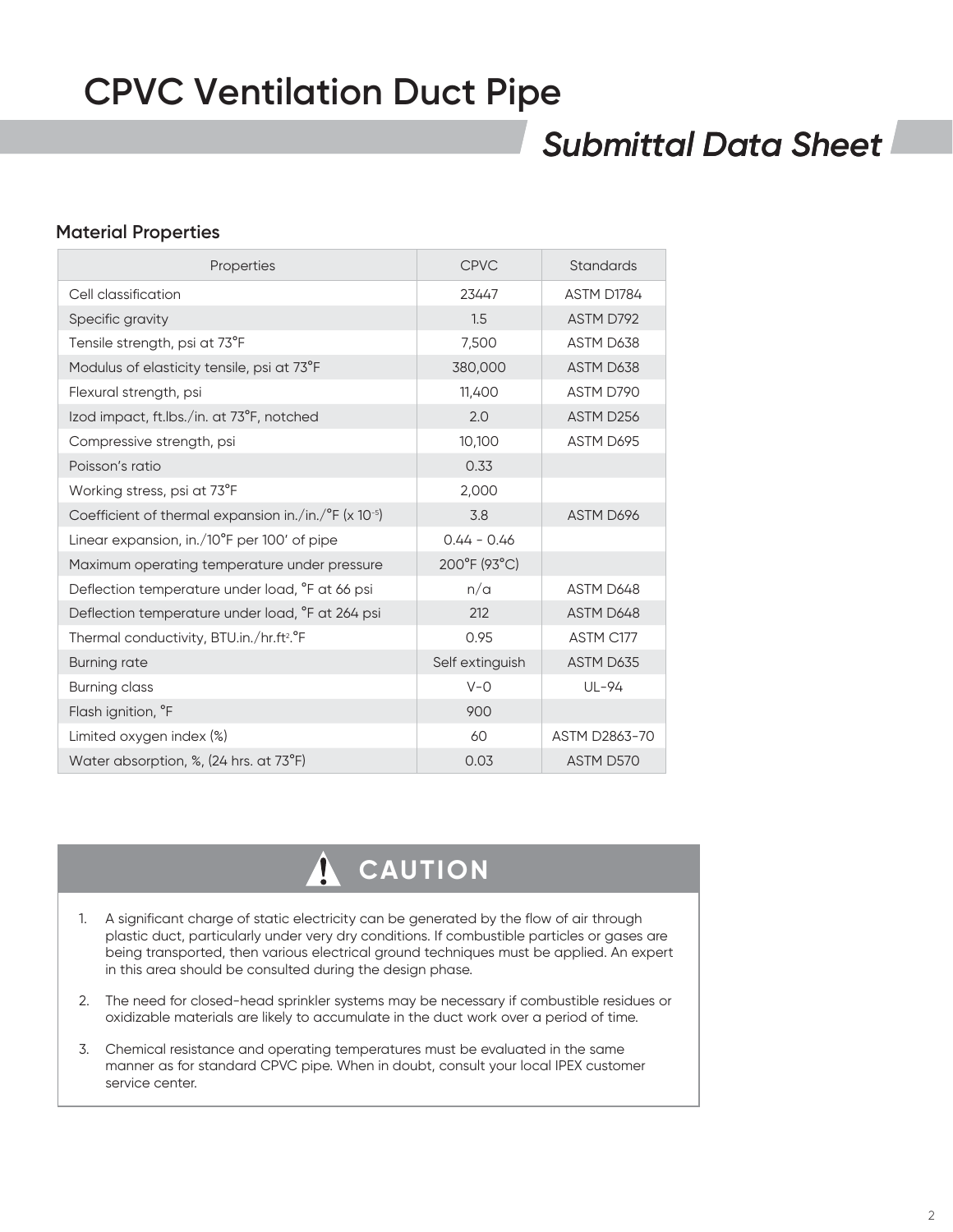### *Submittal Data Sheet*

### **Pipe Dimensions**

| <b>Ventilation Duct Pipe Dimensions</b> |                 |                       |                       |                                 |                                |  |
|-----------------------------------------|-----------------|-----------------------|-----------------------|---------------------------------|--------------------------------|--|
| Duct Pipe<br>Size (in)                  | Product<br>Code | Average O.D.<br>(in.) | Average I.D.<br>(in.) | Average Wall<br>Thickness (in.) | <b>CPVC</b><br>Weight (lbs/ft) |  |
| $6 \times 20$                           | 247700          | 6.625                 | 6.251                 | 0.187                           | 2.519                          |  |
| $8 \times 20$                           | 247702          | 8.625                 | 8.251                 | 0.187                           | 3.301                          |  |
| $10 \times 20$                          | 247704          | 10.750                | 10.376                | 0.187                           | 4.133                          |  |
| $12 \times 20$                          | 247706          | 12.750                | 12.376                | 0.187                           | 4.916                          |  |
| $14 \times 20$                          | 247707          | 14.000                | 13.626                | 0.187                           | 5.405                          |  |
| $16 \times 20$                          | 247708          | 16,000                | 15.626                | 0.187                           | 6.188                          |  |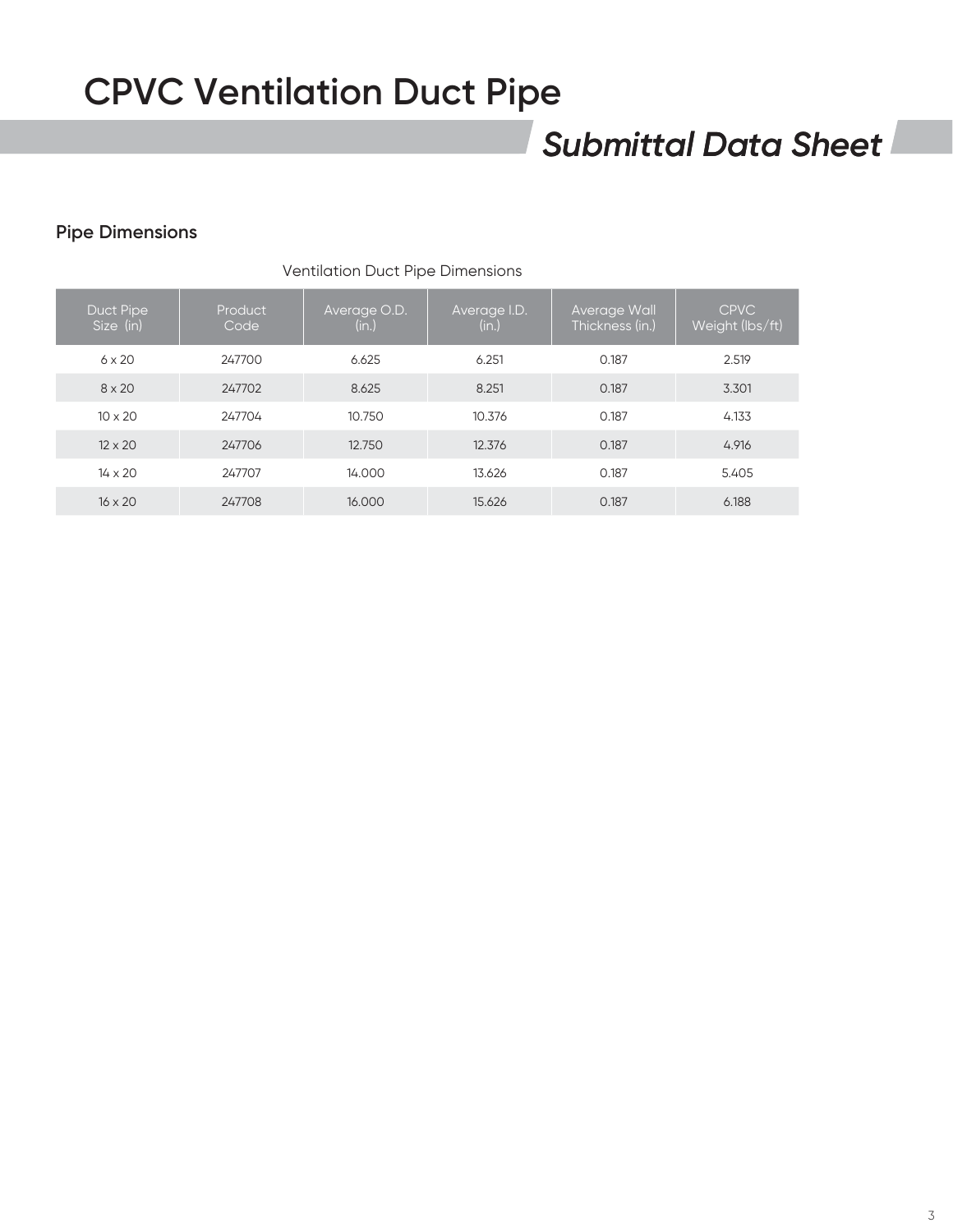### *Submittal Data Sheet*

### **Handling & Installation Procedures**

For detailed handling and installation procedures, refer to IPEX's **Volume I: Vinyl Process Piping Systems Technical Manual**.

### **Handling & Storage**

CPVC Ventilation Duct is a strong, lightweight piping material and, as such, is easily handled. However, because of its light weight there is a tendency for this product to be mishandled on the jobsite.



Use a forklift to unload CPVC Ventilation Duct crates directly from the delivery vehicle. Avoid using wire ropes, chains or slings. Failure to properly handle crates may cause injury.

As is common for most rigid piping materials, impact strength for CPVC Ventilation Duct is reduced in colder weather. Thus, when unloading these components in cold weather, take extra care to minimize impact damage. Since the soundness of any joint depends on the condition of the pipe end, exercise care during storage and handling to avoid damaging these ends.

While in transit, make sure pipe is well secured, so there is no potential for a load to shift.

When storing CPVC Ventilation Duct pipe, bear the following points in mind:

- Treat these products as you would other ventilation piping products: take care during handling and storage to prevent damaging the pipe.
- Store CPVC Ventilation Duct pipe on a level surface. If placed on the ground, make sure the pipe is supported by timbers spaced no more than 3 feet apart.
- When storing pipe on a flat smooth surface place smaller diameter pipe on top of larger pipe.
- Make sure the pipe is not stored close to sources of heat such as boilers, steam lines, engine exhaust outlets, etc.

### **Prolonged Outdoor Storage and Protection**

Prolonged exposure of CPVC Ventilation Duct pipe to direct rays of the sun will not damage the pipe. However, some mild discoloration may take place in the form of a milky film on exposed surfaces. This change in color indicates a harmless chemical transformation at the surface of the pipe. A slight reduction in impact strength may occur at the discolored surfaces, but is not enough to cause problems in field installation or operation.

Discoloration of the pipe can be avoided by shading it from the direct rays of the sun. This can be accomplished by covering the stockpile or the crated pipe with an opaque material such as canvas. If the pipe is covered, always allow for circulation of air through the pipe to avoid heat buildup in hot summer weather. (Refer to the section entitled 'Painting' below for more information.)

### **Painting**

CPVC Ventilation Duct pipe can be easily protected from ultraviolet oxidation by painting with a heavily pigmented, exterior water-based latex paint. White or a similar light color is preferred to minimize heat absorption on the pipe surface. Apply latex paint thickly as an opaque coating on well cleaned and lightly sanded pipe.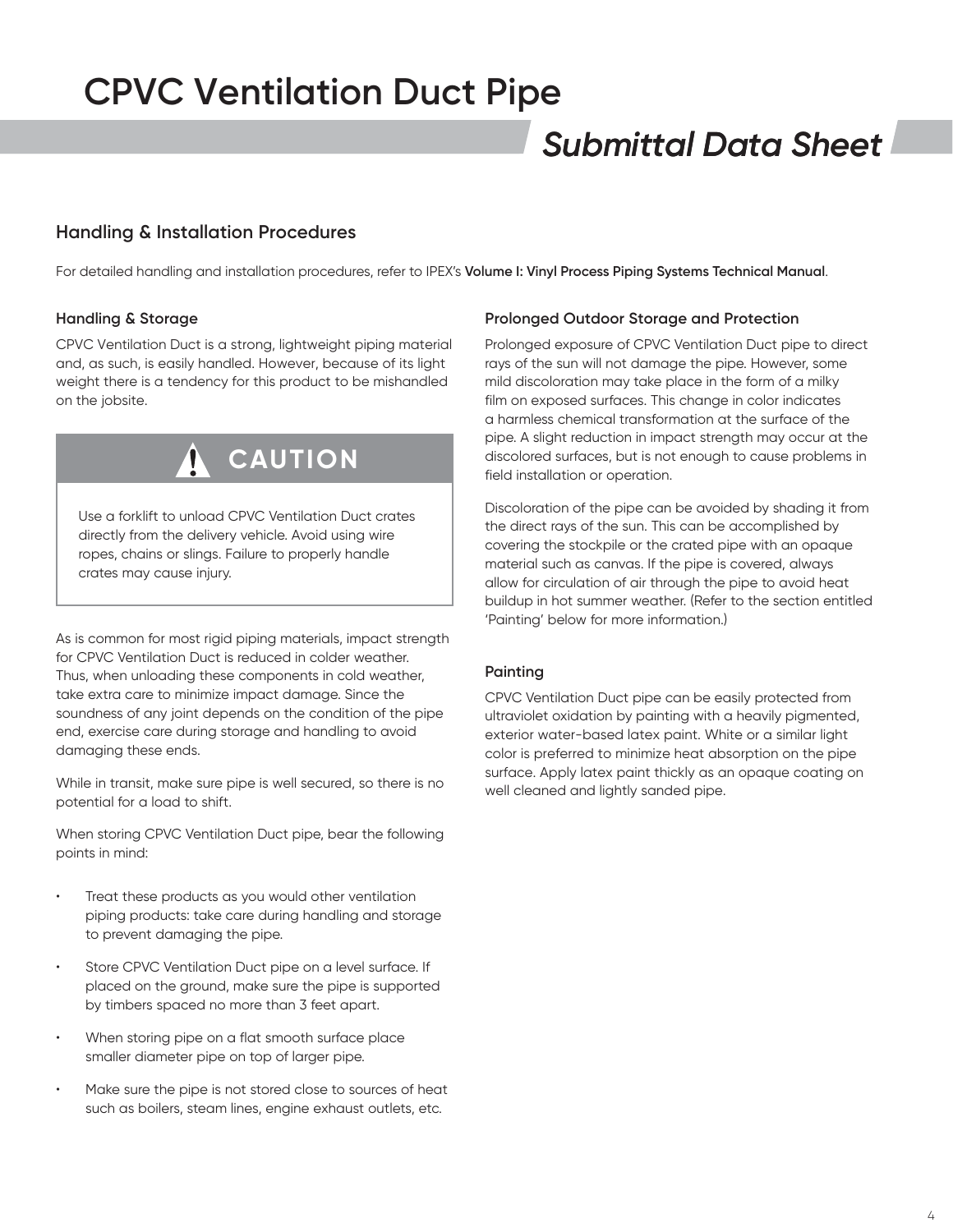### *Submittal Data Sheet*

### **Solvent Welding**

To make consistently tight joints, the following points of solvent cementing should be clearly understood:

- 1. The joining surfaces must be softened and made semi-fluid.
- 2. Sufficient cement must be applied to fill the gap between pipe and fittings.
- 3. Assembly of pipe and fittings must be made while the surfaces are still wet and fluid.
- 4. Joint strength will develop as the cement cures. In the tight part of the joint, surfaces tend to fuse together; in the loose part, the cement bonds to both surfaces.

### **WARNING**

During the curing of the solvent cement joints, vapors may accumulate inside the pipeline, especially should one end of the line be capped. Nearby sparks from welders or torches may inadvertently ignite these vapors and create a hazardous incident. Attention should be given to removing all vapors using air-blowers or water flushing prior to capping one end of an empty pipeline.

As pipe diameter increases so does the difficulty in installing it. For Ventilation Duct pipe, the following recommendations apply.

- Select the proper size of applicator. The use of proper size applicators is even more important for large pipe to ensure that enough cement is applied to fill the larger gap that exists between the pipe and fittings.
- Ensure the proper selection of cement and primer (refer to Xirtec cement product catalog or your supplier of cements and primers).
- The size of the joining crew should be increased

 $6" - 8"$  Pipe:  $2 - 3$  people per joint  $10" - 24"$  Pipe:  $3 - 4$  people per joint

- The end of the pipe must be chamfered.
- The primer and cement should be applied simultaneously to the pipe and fittings.
- Make sure to apply a second full layer of cement to the pipe.
- Because of the short sockets in many Ventilation Duct fittings, it is very important to have pipe bottomed into the fitting. It is for this reason that above 6" diameter we recommend the use of a "come-a-long".
- Prefabricate as many joints as possible.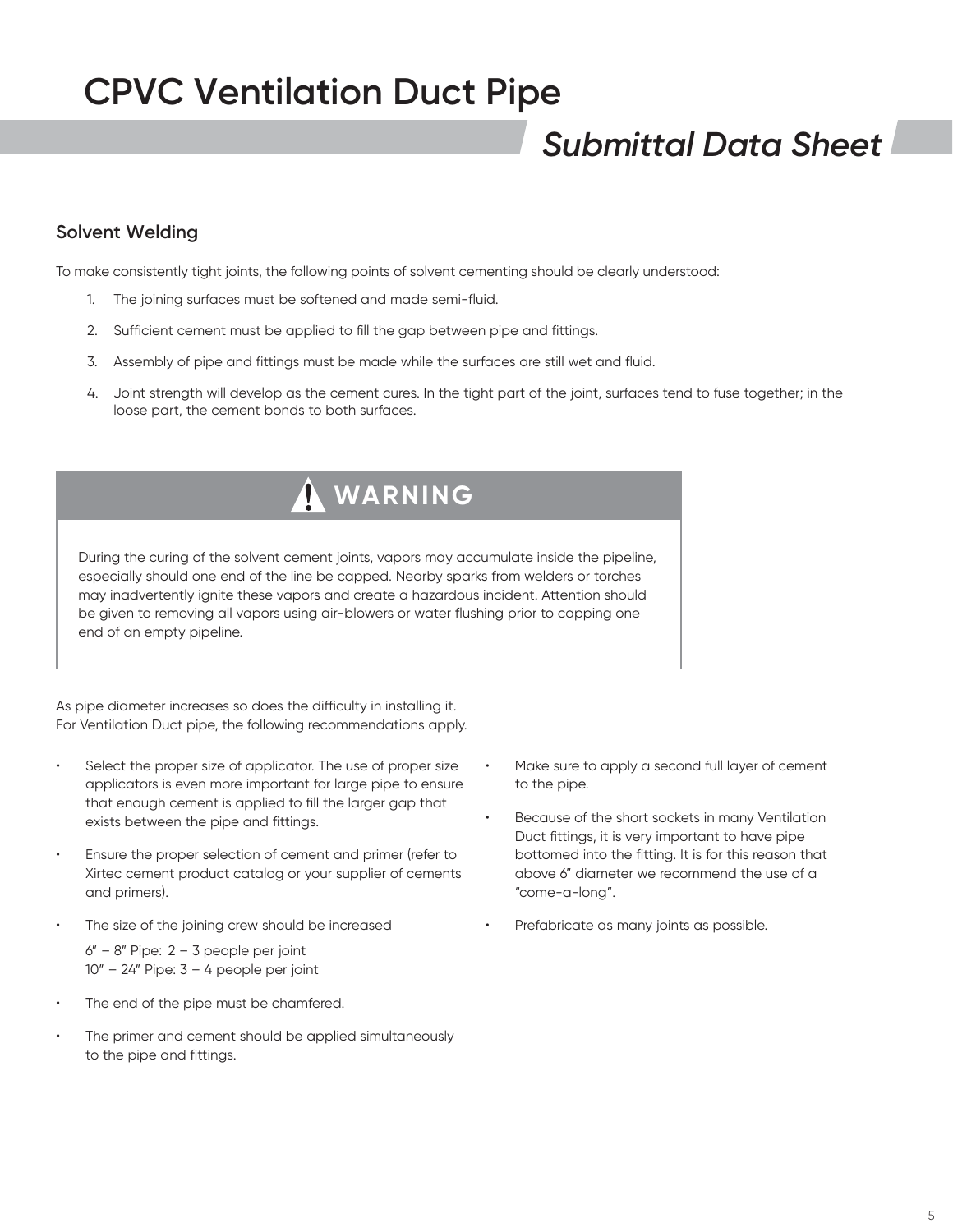### *Submittal Data Sheet*

### **Installation Procedures**

#### **Step 1 Preparation**

Assemble proper materials for the job. This includes the appropriate cement, primer and applicator for the size of piping system to be assembled.



**Step 2 Cut Pipe**

Pipe must be cut as square as possible. (A diagonal cut reduces bonding area in the most effective part of the joint.) Use a handsaw and miter box or a mechanical saw.

Plastic tubing cutters may also be used for cutting plastic pipe; however, some produce a raised bead at the end of the pipe. This bead must be removed with a file or reamer, as it will wipe the cement away when pipe is inserted into the fitting.





10-15˚





#### **EBURR PIPE ENDS**

**Step 3 Deburr Pipe Ends**

Use a knife, plastic pipe deburring tool, or file to remove burrs from the end of small diameter pipe. Be sure to remove all burrs from around the inside as well as the outside of the pipe. A slight chamfer (bevel) of about 15° should be added to the end to permit easier insertion of the pipe into the fitting. Failure to chamfer the edge of the pipe may remove cement from the fitting socket, causing the joint to leak.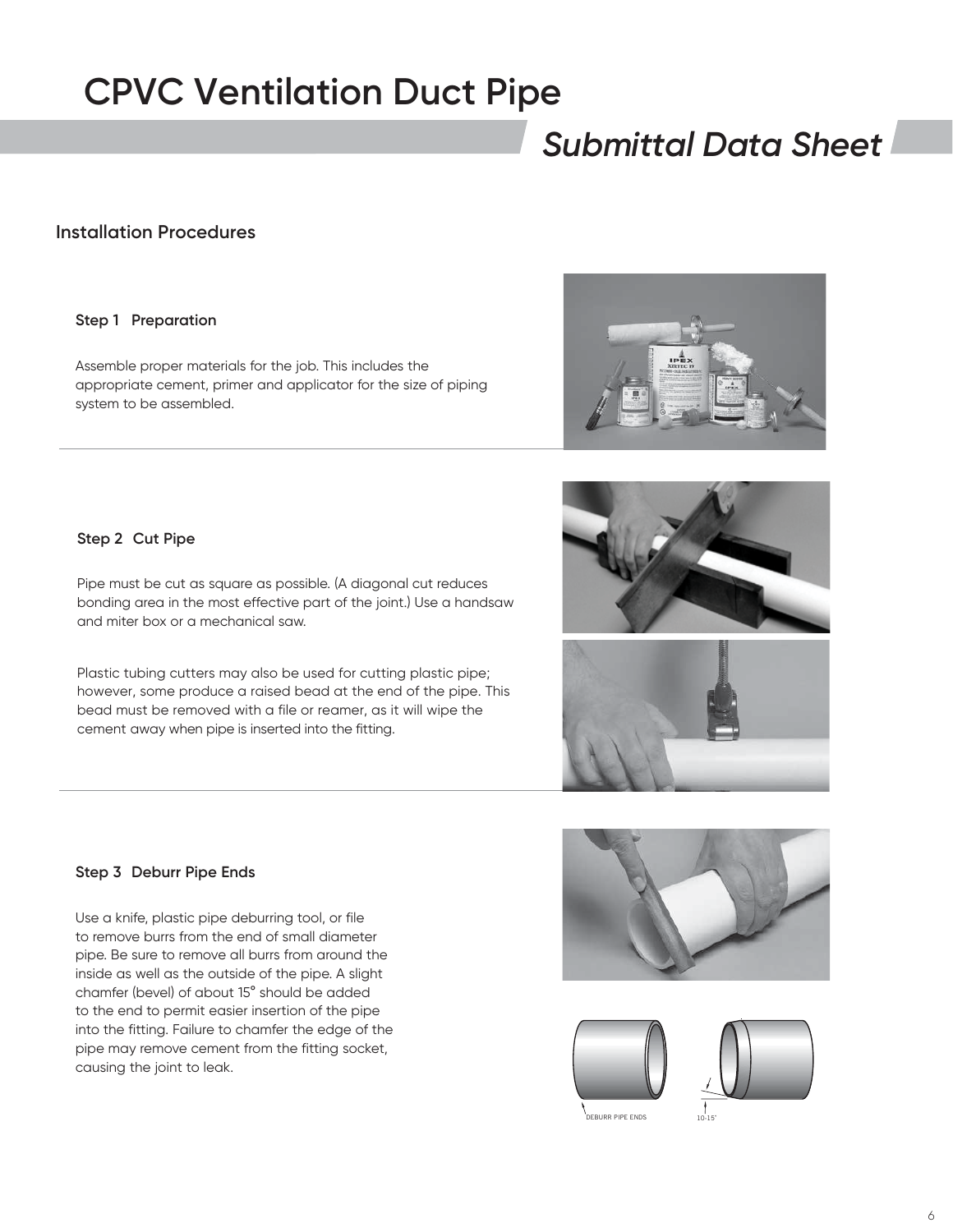### *Submittal Data Sheet*

**Step 4 Clean Pipe Ends**

Remove all dirt, grease and moisture. A thorough wipe with a clean dry rag is usually sufficient. (Moisture will retard cure, dirt or grease can prevent adhesion).

#### **Step 5 Check Fit**

Check pipe and fittings for dry fit before cementing together. For proper interference fit, the pipe must go easily into the fitting one quarter to three quarters of the way. Too tight a fit is not desirable; you must be able to fully bottom the pipe in the socket during assembly. If the pipe and fittings are not out of round, a satisfactory joint can be made if there is a "net" fit, that is, the pipe bottoms in the fitting socket with no interference, without slop.

All pipe and fittings must conform to ASTM and other recognized standards.

#### **Step 6 Select Applicator**

Ensure that the right applicator is being used for the size of pipe or fittings being joined. The applicator size should be equal to half the pipe diameter. It is important that a proper size applicator be used to help ensure that sufficient layers of cement and primer are applied.

#### **Step 7 Priming**

The purpose of a primer is to penetrate and soften pipe surfaces so that they can fuse together. The proper use of a primer provides assurance that the surfaces are prepared for fusion.

Check the penetration or softening on a piece of scrap before you start the installation or if the weather changes during the day. Using a knife or other sharp object, drag the edge over the coated surface. Proper penetration has been made if you can scratch or scrape a few thousandths of an inch of the primed surfaces away.

Weather conditions can affect priming and cementing action, so be aware of the following:

- repeated applications to either or both surfaces may be necessary
- in cold weather, more time may be required for proper penetration
- in hot weather, penetration time may be shortened due to rapid evaporation









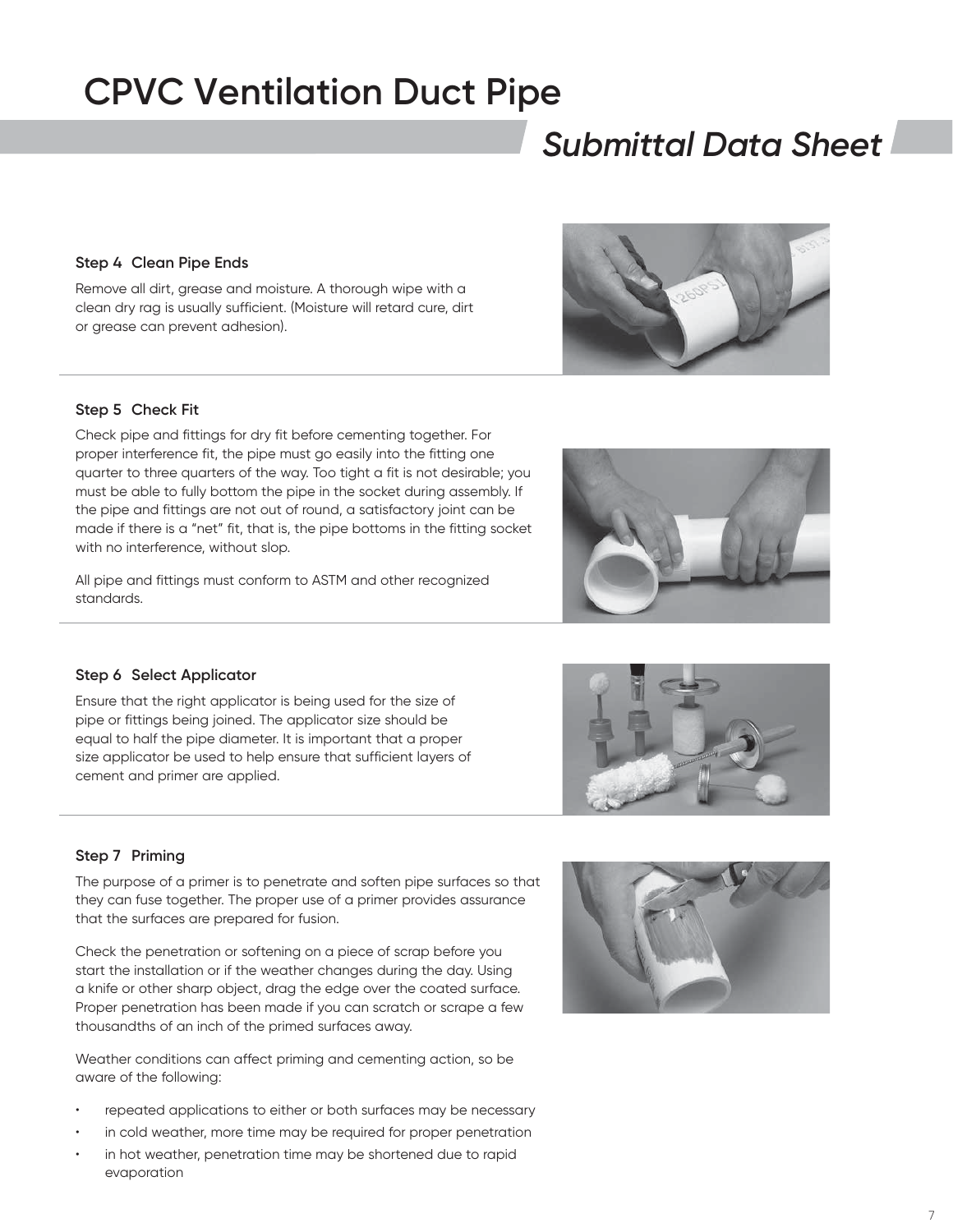# *Submittal Data Sheet*

### **Step 8 Primer Application**

Using the correct applicator, aggressively work the primer into the fitting socket, keeping the surface and applicator wet until the surface has been softened. More applications may be needed for hard surfaces and cold weather conditions. Re-dip the applicator in primer as required. When the surface is primed, remove any puddles of primer from the socket.

### **Step 9 Primer Application**

Next, aggressively work the primer on to the end of the pipe to a point 1/2" beyond the depth of the fitting socket.

**Immediately and while the surfaces are still wet, apply the appropriate cement. IPEX recommends the use of an extra heavy-bodied CPVC cement when solvent welding CPVC Ventilation Duct.**

### **Step 10 Cement Application**

Stir the cement or shake can before using. Using the correct size applicator, aggressively work a full even layer of cement on to the pipe end equal to the depth of the fitting socket. Do not brush it out to a thin paint type layer, as this will dry within a few seconds.

### **Step 11 Cement Application**

Aggressively work a medium layer of cement into the fitting socket.

**Avoid puddling the cement in the socket.**

### **Step 12 Cement Application**

Apply a second full, even layer of cement on the pipe.

![](_page_7_Picture_15.jpeg)

![](_page_7_Picture_16.jpeg)

![](_page_7_Picture_17.jpeg)

![](_page_7_Picture_18.jpeg)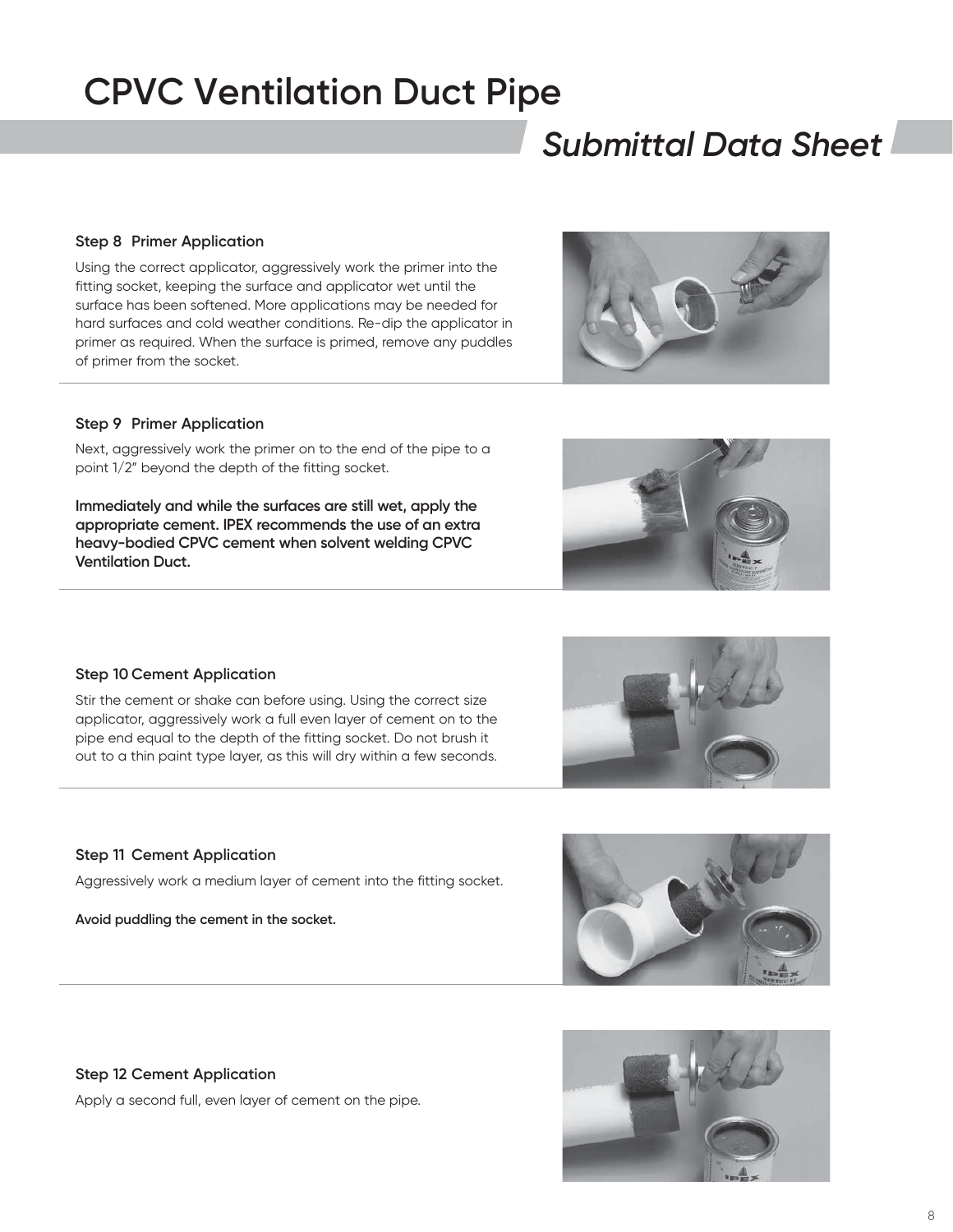# *Submittal Data Sheet*

### **Step 13 Assembly**

Without delay, while the cement is still wet, assemble the pipe and fittings. Use sufficient force to ensure that the pipe bottoms in the fitting socket. If possible, twist the pipe a quarter turn as you insert it.

#### **Step 14 Assembly**

Hold the pipe and fitting together for approximately 30 seconds to avoid push out.

After assembly, a joint should have a ring or bead of cement completely around the juncture of the pipe and fitting. If voids in this ring are present, sufficient cement was not applied and the joint may be defective.

#### **Step 15 Joint Cleaning**

Using a rag, remove the excess cement from the pipe and fitting, including the ring or bead, as it will needlessly soften the pipe and fitting and does not add to joint strength. Avoid disturbing or moving the joint.

#### **Step 16 Joint Setting & Curing**

Handle newly assembled joints carefully until initial set has taken place. Allow curing to take place before pressurizing the system. (**Note:** in humid weather allow for 50% more curing time.)

For cement cure times, refer to the table on page 11..

![](_page_8_Picture_12.jpeg)

![](_page_8_Picture_13.jpeg)

![](_page_8_Picture_14.jpeg)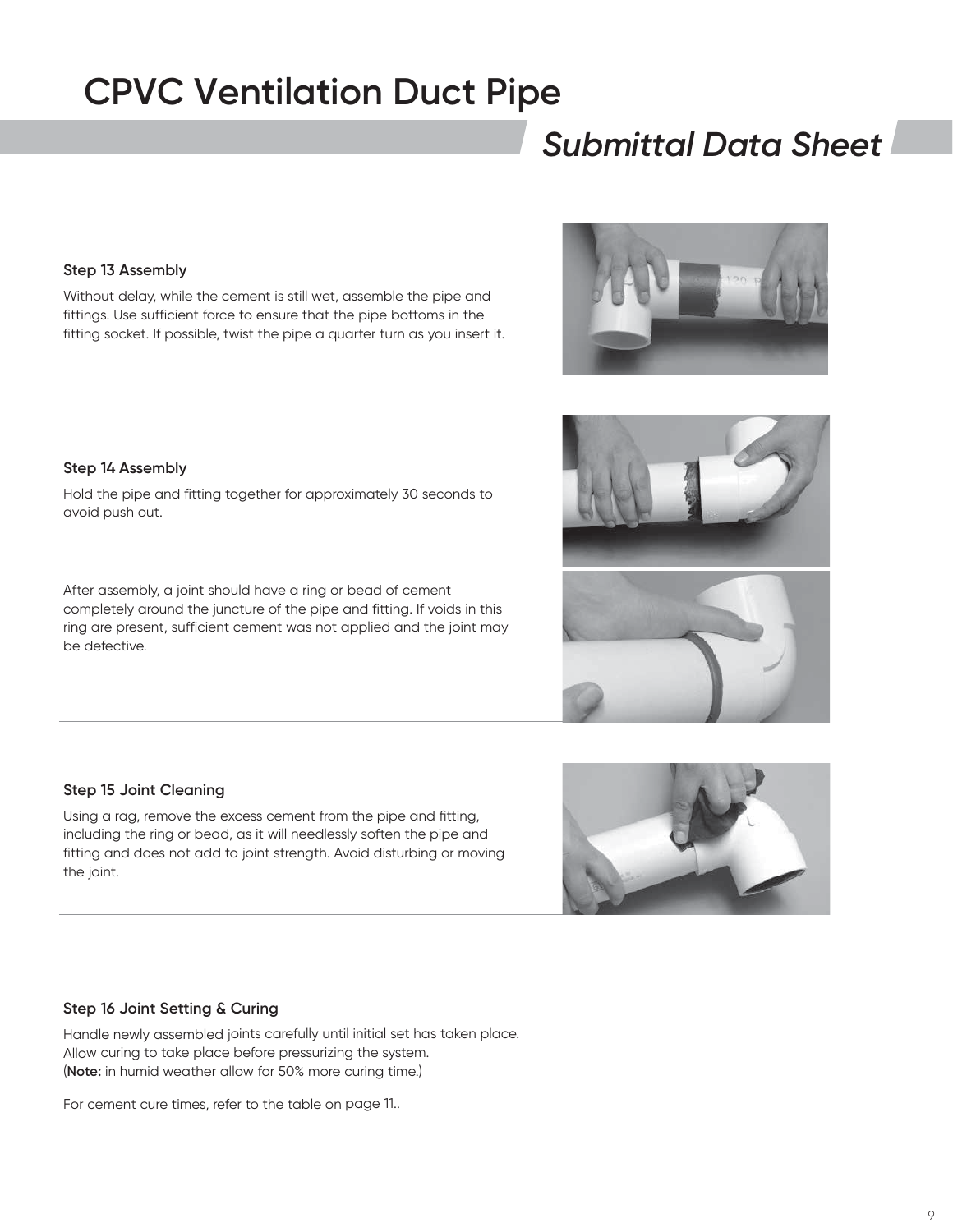### *Submittal Data Sheet*

#### **Cold Weather Solvent Welding**

Although normal installation temperatures are between 40°F (4°C) and 110°F (43°C), high strength joints have been made at temperatures as low as –15°F (–26°C).

In cold weather, solvents penetrate and soften the plastic pipe and fitting surfaces more slowly than in warm weather. In this situation, the plastic is more resistant to solvent attack and it becomes even more important to pre-soften surfaces with an aggressive primer. Be aware that because of slower evaporation, a longer cure time is necessary.

Tips for solvent cementing in cold weather

- Prefabricate as much of the system as is possible in a heated work area.
- Store cements and primers in a warmer area when not in use and make sure they remain fluid.
- Take special care to remove moisture including ice and snow from the surfaces to be joined.
- Ensure that the temperature of the materials to be joined (re: pipe and fittings) is similar.
- Use an IPEX Primer to soften the joining surfaces before applying cement. More than one application may be necessary.
- Allow a longer cure period before the system is used. **Note:** A heat blanket may be used to speed up the set and cure times.

#### **Hot Weather Solvent Welding**

There are many occasions when solvent cementing plastic pipe at 95°F (35°C) temperatures and above cannot be avoided. If special precautions are taken, problems can be avoided.

Solvent cements for plastic pipe contain high-strength solvents which evaporate faster at elevated temperatures. This is especially true when there is a hot wind blowing. If the pipe is stored in direct sunlight, the pipe surface temperatures may be 20°F to 30°F (10°C to 15°C) higher than the ambient temperature. In this situation, the plastic is less resistant to attack and the solvents will attack faster and deeper, especially inside a joint. It is therefore very important to avoid puddling the cement inside the fitting socket and to ensure that any excess cement outside the joint is wiped off.

Tips for solvent cementing in hot weather:

- Store solvent cements and primers in a cool or shaded area prior to use.
- If possible, store fittings and pipe or at least the ends to be solvent welded, in a shady area before cementing.
- Try to do the solvent cementing in cooler morning hours.
- Cool surfaces to be joined by wiping with a damp rag.
- Make sure that the surface is dry prior to applying solvent cement.
- Make sure that both surfaces to be joined are still wet with cement when putting them together. With large size pipe, more people on the crew may be necessary.
- Using a primer and a heavier, high-viscosity cement will provide a little more working time.

**Note:** During hot weather the expansion-contraction factor may increase. Refer to the expansion-contraction design criteria in this submittal.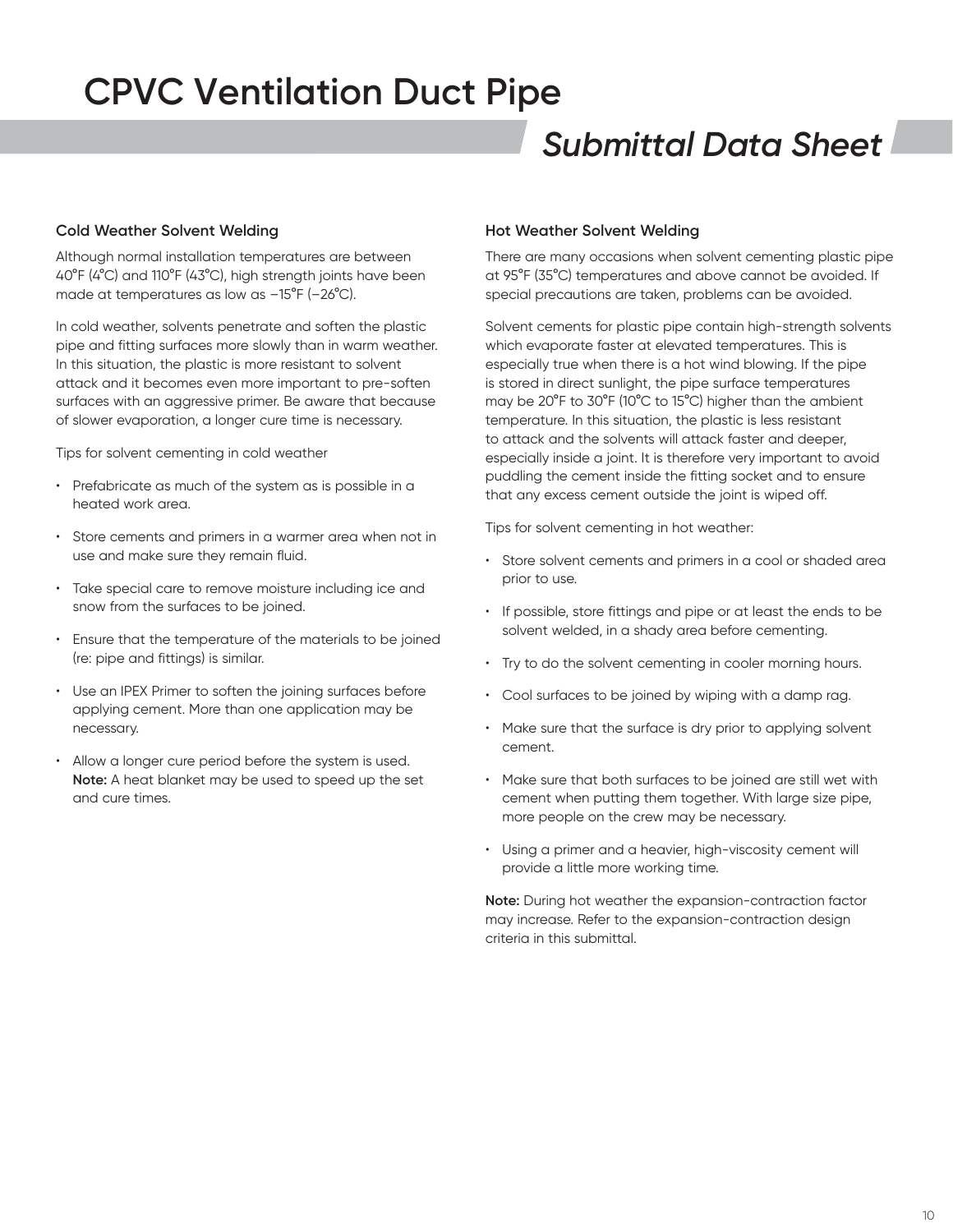### *Submittal Data Sheet*

#### **Average Joint Cure Schedule for IPEX Recommended CPVC Solvent Cements**

| Temperature Range '                                   | Cure Time Pipe Sizes |             |          |  |
|-------------------------------------------------------|----------------------|-------------|----------|--|
| (during assembly)                                     | $6" - 8"$            | $10" - 14"$ | $16" +$  |  |
| $60^{\circ} - 100^{\circ}$ F (15°C – 38°C)            | $1-1/2$ hours        | 48 hours    | 72 hours |  |
| $40^{\circ} - 60^{\circ}F (5^{\circ}C - 15^{\circ}C)$ | 4 hours              | 96 hours    | 6 hours  |  |
| $0^{\circ}$ – 40°F (-18°C – 5°C)                      | 72 hours             | 8 hours     | 14 hours |  |

\* The figures in the table are estimates based on laboratory tests for water applications (chemical applications may require different set times). In damp or humid weather allow 50% more cure time (relative humidity over 60%).

**Note 1:** Due to the many variables in the field, these figures should be used as a general guideline only. **Note 2:** Joint cure schedule is the necessary time needed before leak testing the system.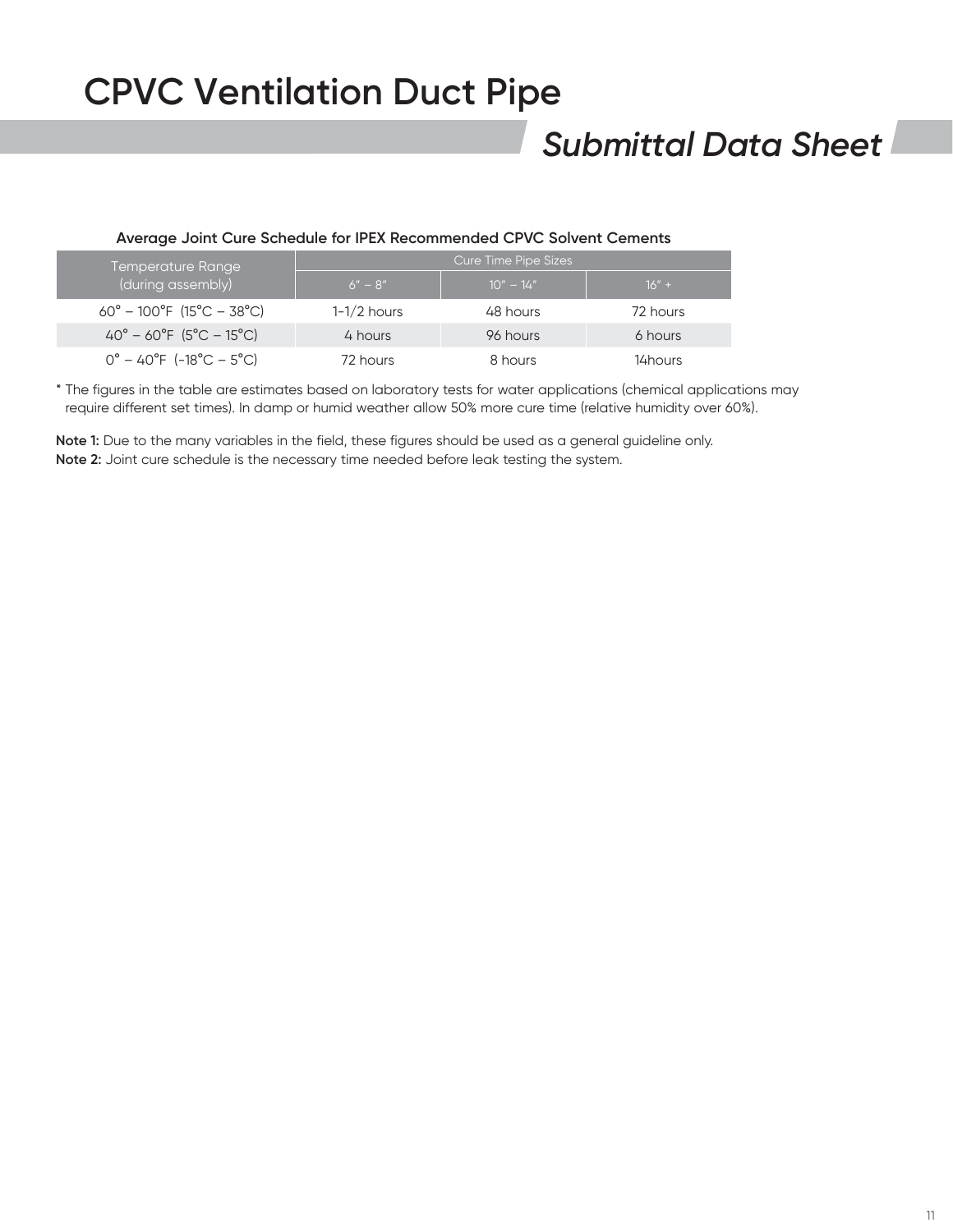### *Submittal Data Sheet*

### **Support Spacing**

Adequate support for any piping system is a matter of great importance. In practice, support spacing is a function of pipe size, operating temperatures, the location of heavy fittings or components and the mechanical properties of the pipe material.

To ensure satisfactory operation of a thermoplastic piping system, the location and type of hangers should be carefully considered.

- 1. Concentrated loads (i.e. fans, hoods, scrubbers, dampers, flanges, etc.) should be supported directly to eliminate high stress concentrations on the pipe.
- 2. The vapors being conveyed in a Ventilation Duct system can cause chemical reactions and create solids. Therefore, it is important to consider the accumulation of solids when addressing system support, as they can cause additional stress loads on the system.
- 3. In systems where fluctuations in temperature occur, supports should allow for axial pipe movement due to thermal expansion and contraction of the piping system.
- 4. Hangers should provide as much bearing surface as possible. Sharp supports or sharp edges on supports should not be used since they may cause mechanical damage if the pipe moves.

The following table gives recommended maximum horizontal support spacing for air-filled CPVC Ventilation Duct pipe at various temperatures.

| <b>Duct</b><br>Pipe Size<br>(in.) | Temperature                      |                                    |                                   |                                   |                                   |                                    |                                   |
|-----------------------------------|----------------------------------|------------------------------------|-----------------------------------|-----------------------------------|-----------------------------------|------------------------------------|-----------------------------------|
|                                   | $73^{\circ}F$<br>$(23^{\circ}C)$ | $100^{\circ}$ F<br>$(38^{\circ}C)$ | $120^{\circ}F$<br>$(49^{\circ}C)$ | $140^{\circ}F$<br>$(60^{\circ}C)$ | $160^{\circ}F$<br>$(71^{\circ}C)$ | $180^{\circ}$ F<br>$(82^{\circ}C)$ | $200^{\circ}F$<br>$(93^{\circ}C)$ |
| 6                                 | 10                               | 10                                 | 10                                | 10                                | 10                                | 8                                  | 8                                 |
| 8                                 | 10                               | 10                                 | 10                                | 10                                | 10 <sup>10</sup>                  | 8                                  | 8                                 |
| 10 <sup>°</sup>                   | 10                               | 10                                 | 10                                | 10                                | 10                                | 10                                 | 10                                |
| 12                                | 10                               | 10                                 | 10                                | 10                                | 10 <sup>°</sup>                   | 10                                 | 10                                |
| 14                                | 12                               | 12                                 | 12                                | 12                                | 10                                | 10                                 | 10                                |
| 16                                | 12                               | 12                                 | 12                                | 12                                | 12                                | 10                                 | 10                                |

#### **Recommended Maximum Horizontal Support Spacing in feet for CPVC Ventilation Duct Pipe**

\* For detailed support spacing considerations, refer to IPEX's **Volume I: Vinyl Process Piping Systems Technical Manual**.

**Note 1:** These maximum recommendations should always be referenced against local plumbing and mechanical codes as well as the local authority having jurisdiction.

**Note 2:** Pipe supports should be installed so that the horizontal piping is in uniform alignment.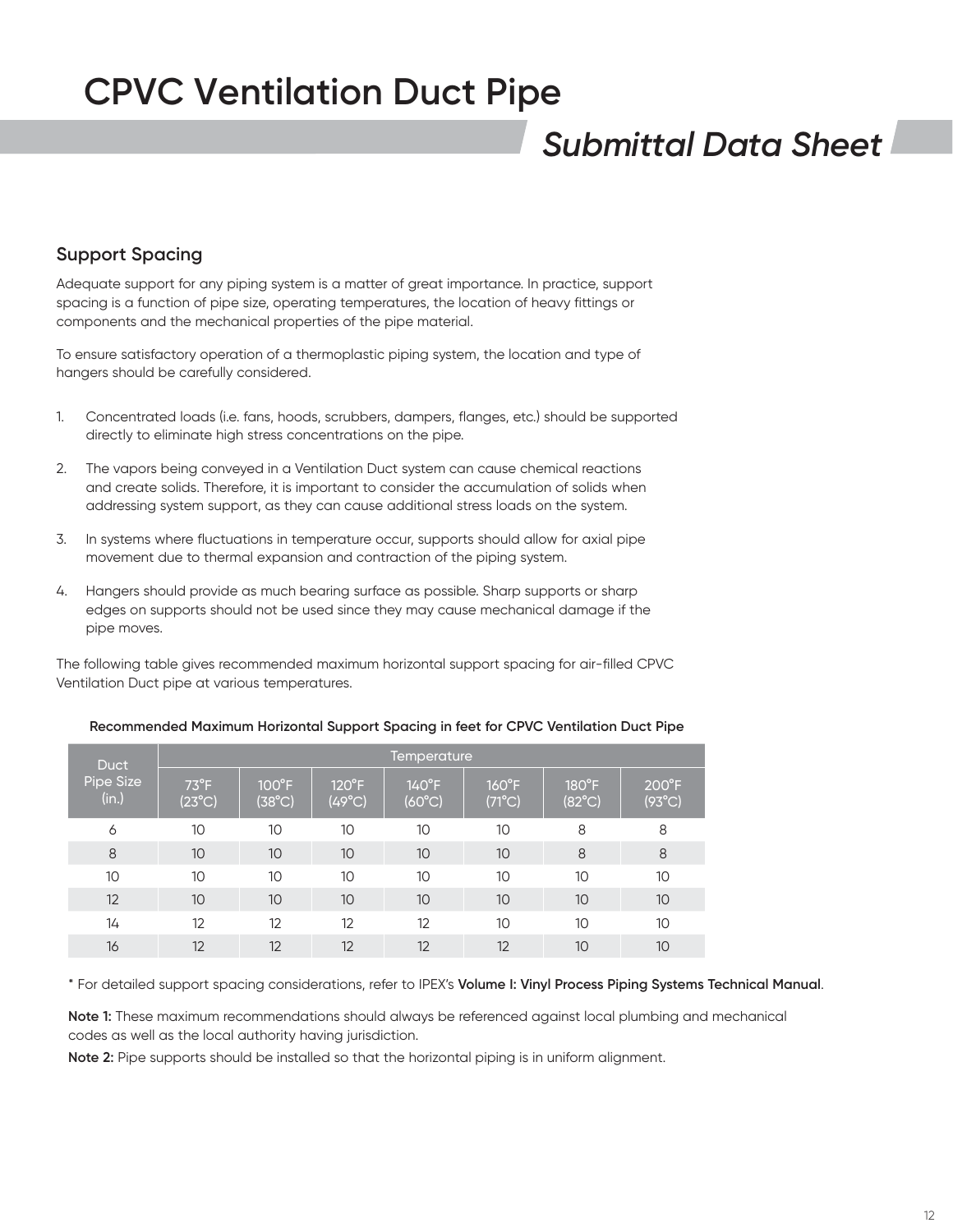### *Submittal Data Sheet*

### **Thermal Expansion and Contraction**

All piping products expand and contract with changes in temperature. Linear expansion and contraction of any pipe on the longitudinal axis relates to the coefficient of thermal expansion (e) for the specific material used in the manufacturing of the product. Variation in pipe length due to thermal expansion or contraction depends on the linear expansion factor (Y) and the variation in temperature irrespective of wall thickness.

#### **Coefficients of Thermal Expansion**

| Piping<br>Material |                      | $\triangleright$<br>Thermal Exp.<br>Coefficient      | Linear Exp. Factor               |                                |  |
|--------------------|----------------------|------------------------------------------------------|----------------------------------|--------------------------------|--|
|                    |                      | $\sin/$ in/ $\degree$ F $\,$ cm/cm/ $\degree$ C $\,$ | $in/10^{\circ}F/100'$<br>of pipe | $mm/5^{\circ}C/10m$<br>of pipe |  |
| CPVC               | $3.8 \times 10^{-5}$ | $6.8 \times 10^{-5}$                                 | 0.456                            | 3.40                           |  |

The length change due to thermal expansion or contraction depends on the system temperature differential, as well as the length of the Ventilation Duct pipe run between changes in direction. Expansion can be calculated using the following formula:

$$
\Delta L = \frac{Y (T - F)}{10} \times \frac{L}{100}
$$

where:

- $\Delta L$  = change in length (in.)
- Y = linear expansion factor (inches of expansion per 10°F temperature change per 100 ft. of pipe)
- $T =$  maximum temperature ( ${}^{\circ}F$ )
- $F =$  minimum temperature ( $^{\circ}F$ )
- $L =$  length of Ventilation Duct pipe run (ft)

For detailed thermal expansion and contraction design considerations and compensation methods, refer to IPEX's **Volume I: Vinyl Process Piping Systems Technical Manual**.

### **Testing**

After a system is installed and all solvent weld joints cured, a leak test should be performed prior to the Ventilation Duct piping system being commissioned. Testing shall be conducted in accordance to the requirements of local plumbing and mechanical codes as well as the local authority having jurisdiction.

During testing, the assembled sections should be visually inspected for joint leaks that may have occurred in the system. If a leak is discovered at a solvent weld joint, the joint must be removed and replaced or alternatively may be back-welded in place by a worker certified or experienced in thermoplastic welding.

Proper safety precautions and protective equipment should be employed during all testing procedures.

### **WARNING**

- NEVER use compressed air or gas in PVC/CPVC/PP/PVDF pipe and fittings.
- NEVER test PVC/CPVC/PP/ PVDF pipe and fittings with compressed air or gas, or air-over-water boosters.

![](_page_12_Picture_22.jpeg)

• ONLY use PVC/CPVC/PP/PVDF pipe for water and approved chemicals.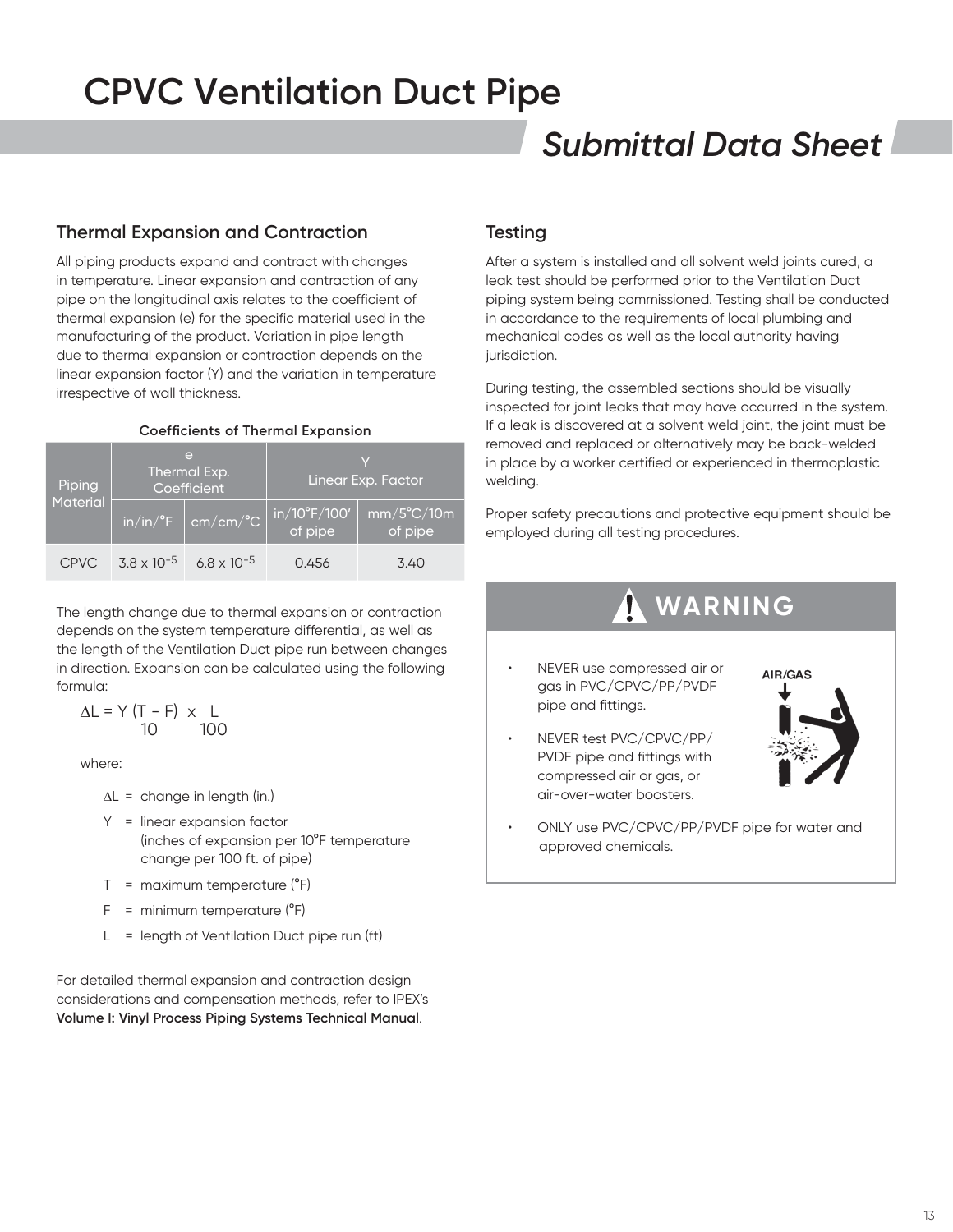### *Submittal Data Sheet*

### **Specifications**

### **CPVC Ventilation Duct Pipe**

#### **Scope**

This specification sheet covers the manufacturers' requirements for CPVC Ventilation Duct pipe. This pipe meets or exceeds all applicable ASTM and ULC standards.

### **CPVC Materials**

Rigid CPVC (chlorinated polyvinyl chloride) used in the extrusion of Ventilation Duct pipe complies with the material requirements of ASTM D1784 and has a cell classification of 23447.

Raw materials used in the extrusion shall contain the standard specified amounts of color pigment, stabilizers, and other additives. The pipe compound must be Corzan grade. The pipe compound must also exhibit a flame spread rating of 10 and a smoke development classification of 25 when tested in accordance with CAN/ULC S102.2. The Corzan CPVC

compound is listed to FM 4910 "Clean Room Materials Flammability Test Protocol".

#### **Marking**

CPVC Ventilation Duct pipe is marked as prescribed in the above applicable standard to indicate size of pipe, material designation, compliance to standard, and manufacturer's name or trademark.

#### **Sample Specification**

All extruded CPVC Ventilation Duct pipe shall be manufactured from CPVC compound conforming to ASTM D1784 and have a cell classification of 23447. The compound used to extrude CPVC Ventilation Duct Pipe shall conform to CAN/ULC S102.2 and exhibit a flame spread rating of 10 and a smoke development classification of 25. The Corzan CPVC compound is listed to FM 4910 "Clean Room Materials Flammability Test Protocol".

All pipe shall be produced using Corzan compound and be produced by one manufacturer as supplied by IPEX.